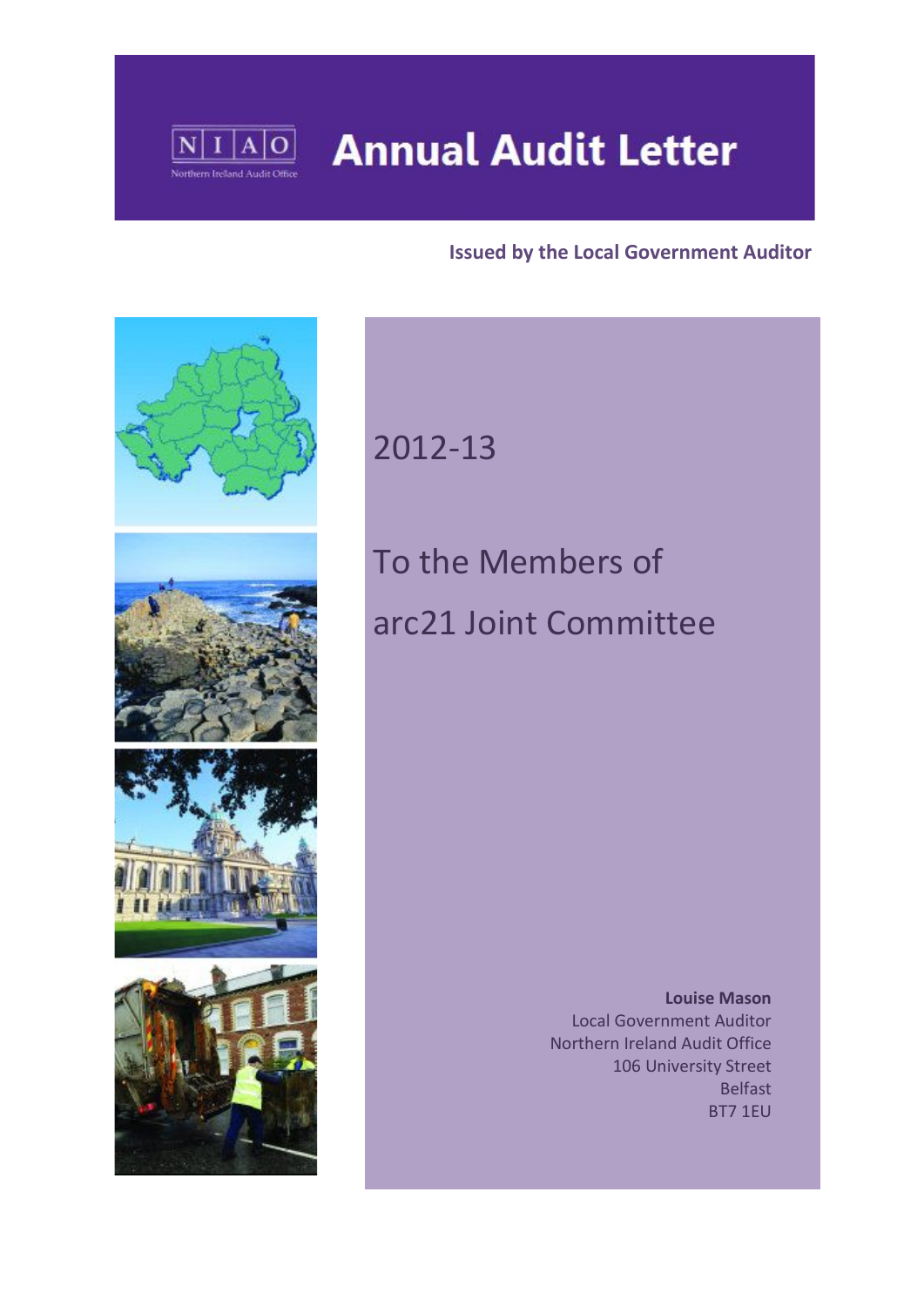# **Contents**

| $\mathbf{1}$ . |  |
|----------------|--|
| 2.             |  |
|                |  |
|                |  |
| 3.             |  |
|                |  |
|                |  |
|                |  |
| 4.             |  |
| 5.             |  |
|                |  |
| 6.             |  |
| 7.             |  |

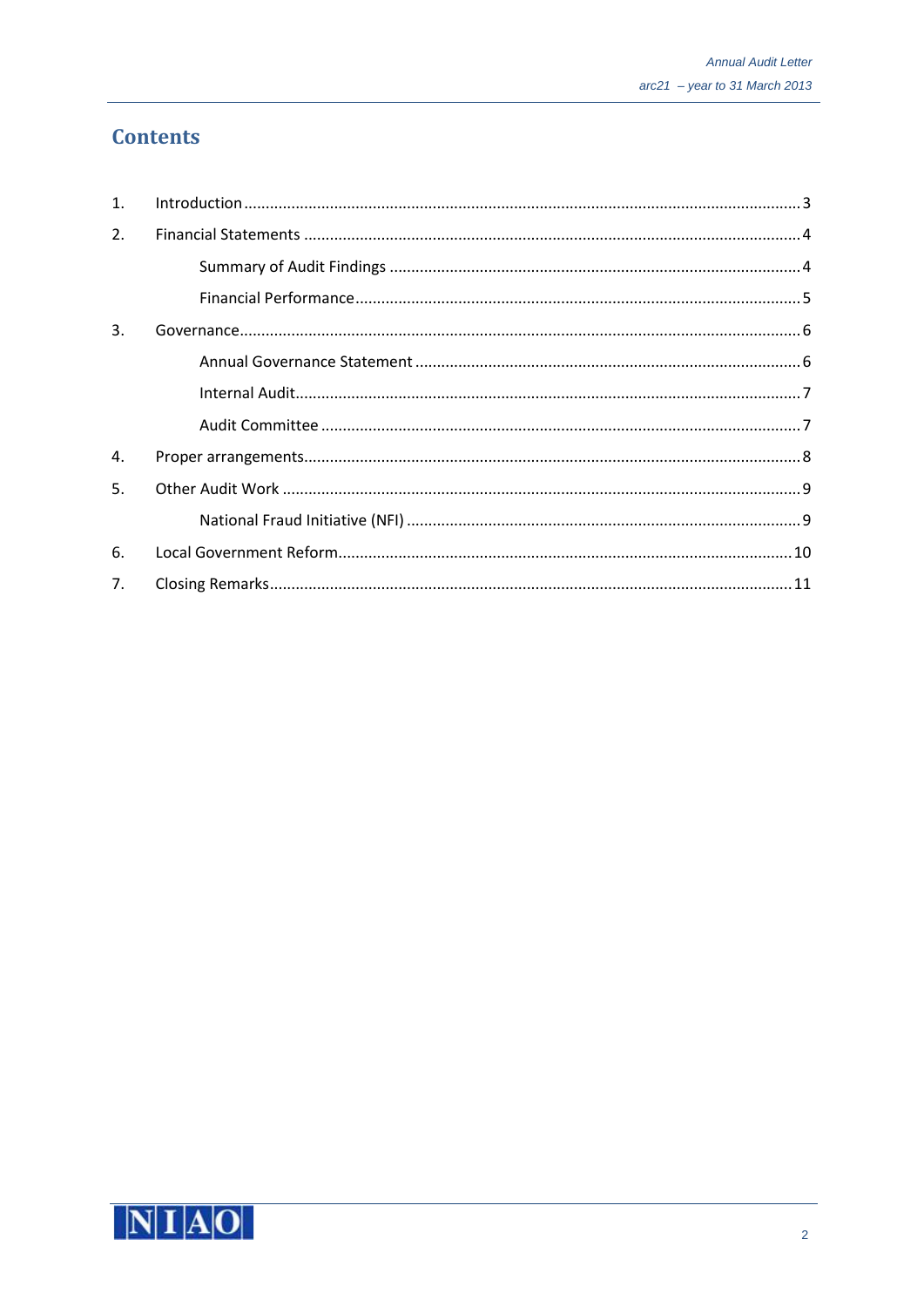# <span id="page-2-0"></span>**1. Introduction**

The Department of the Environment may, with the consent of the Comptroller and Auditor General for Northern Ireland, designate persons who are members of the staff of the Northern Ireland Audit Office as local government auditors  $1$ . I have been designated the Local Government Auditor for the Joint Committee.

As an auditor independent of the audited body, I seek to examine that the body has proper arrangements in place to secure economy, efficiency and effectiveness in the use of resources and that public money is properly accounted for.

This report provides a summary of the findings from my 2012-13 audit.

<span id="page-2-1"></span><sup>&</sup>lt;sup>1</sup> Article 4 (3) of the Local Government (Northern Ireland) Order 2005).

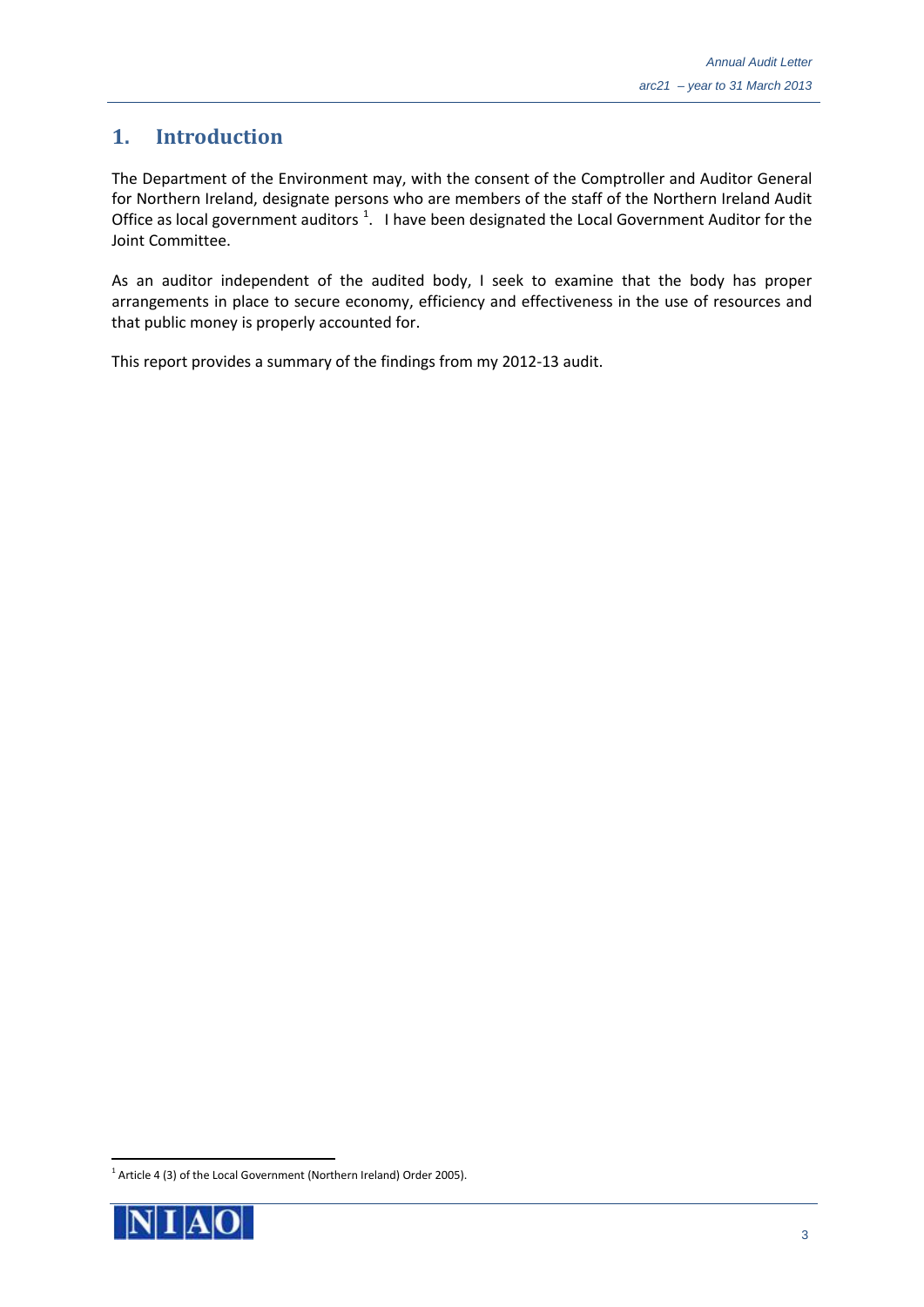# <span id="page-3-0"></span>**2. Financial Statements**

#### <span id="page-3-1"></span>**Summary of Audit Findings**

Arc21 must prepare its accounts in accordance with International Financial Accounting Standards as interpreted for Local Government in the `The Code of Practice on Local Authority Accounting in the United Kingdom'. This code sets out the accounting treatment and disclosures for all normal transactions of local authorities.

The financial statements were signed by the Chief Executive on 27 June 2013. This is within the statutory timeframe of 30 June. Following the audit, the accounts were re-signed on 30 October and published on the website of Arc21 on 31 October in accordance with the regulations.

For the year ended 31 March 2013 I gave the following unqualified opinion on the financial statements;

In my opinion:

- the financial statements give a true and fair view, in accordance with relevant legal and statutory requirements and the Code of Practice on Local Authority Accounting in the United Kingdom 2012-13, of the financial position of arc21 as at 31 March 2013 and its income and expenditure for the year then ended; and
- the financial statements have been properly prepared in accordance with the Local Government (Accounts and Audit) Regulations (Northern Ireland) 2006 and the Department of the Environment directions issued thereunder.

At the end of the audit I issued a Report to those charged with Governance on the results of the audit, noting the most significant issues, making recommendations and seeking comments. That report is presented separately to your Audit Committee.

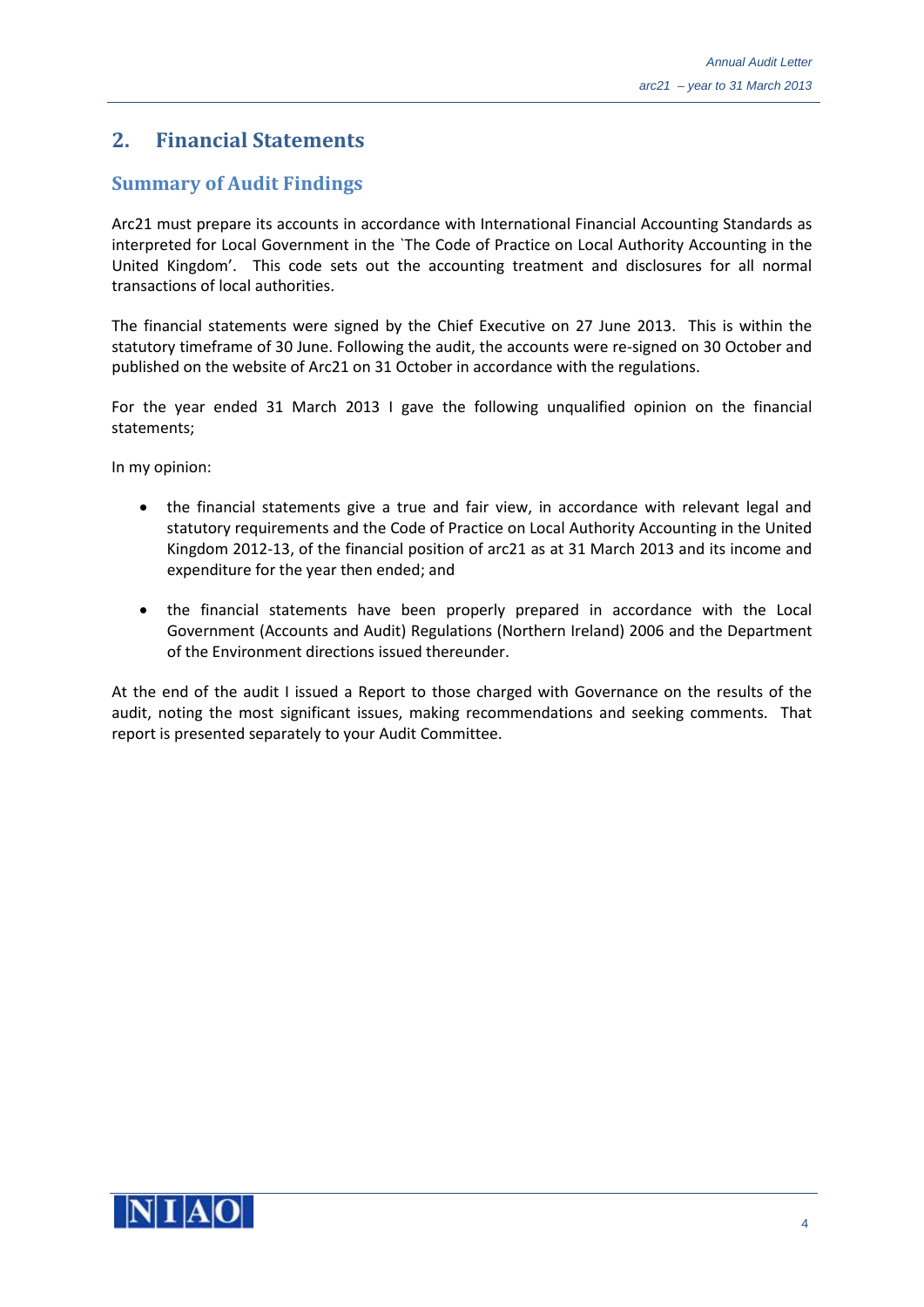#### <span id="page-4-0"></span>**Financial Performance**

The Statement of Comprehensive Income and Expenditure of arc21 shows that during the year ended 31 March 2013 the Council spent £31,089,766 on the provision of services. It also received income of £31,043,016.

The major items of expenditure were;

- Landfill service £20,049,296
- Organic Waste Treatment £4,033,744

The major areas of income were:

- Landfill service £20,049,296
- Organic Waste Treatment £4,033,744

The Joint Committee currently has net non-current assets of £32,842. All of these non-current assets are in the Property, Plant & Equipment (PP&E) category. There were no loans within the group.

During the year the Joint Committee incurred £nil on loan charges and interest payments.

At 31 March the Joint Committee has usable reserves of £455,724 all relating to general reserves.

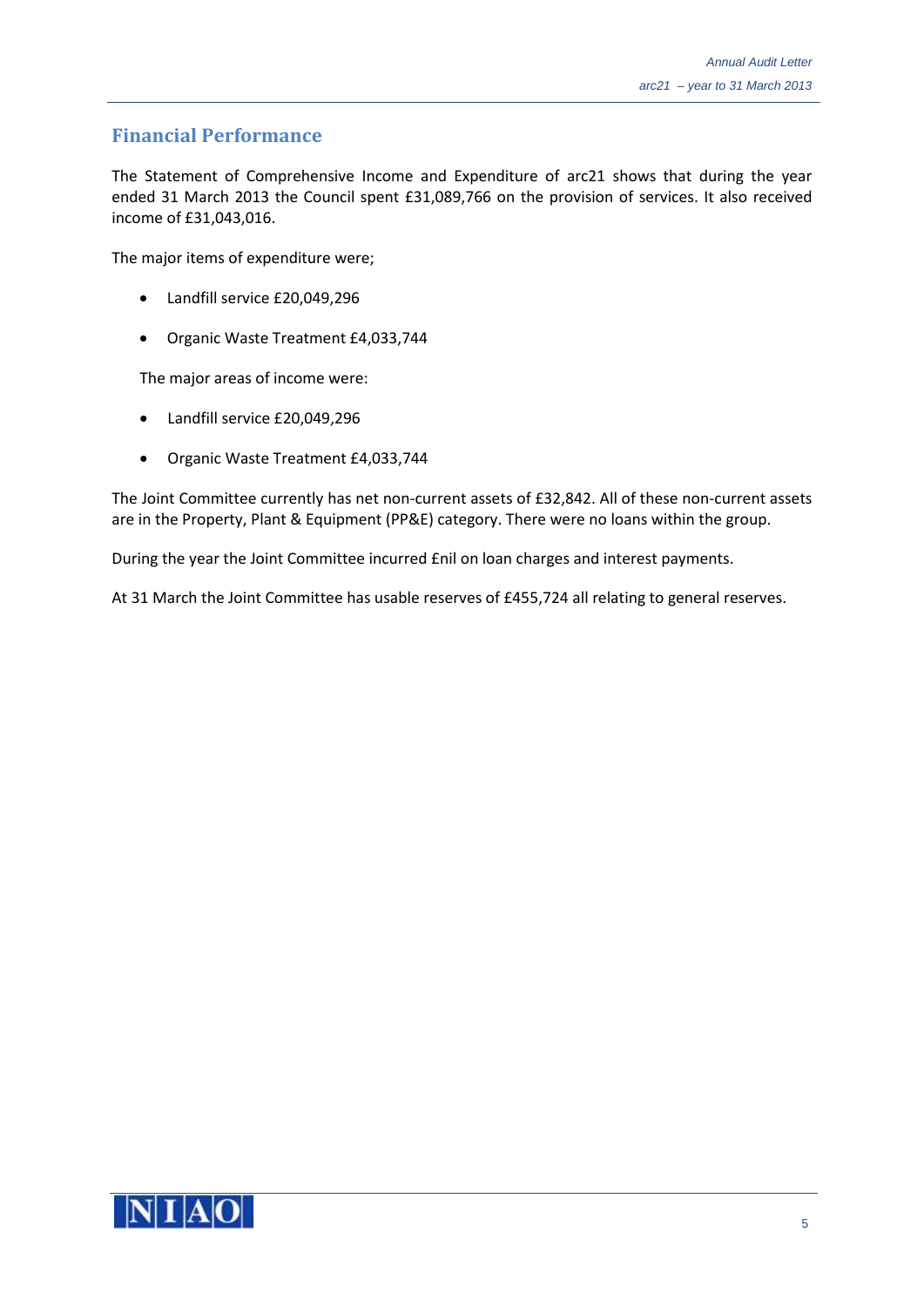### <span id="page-5-0"></span>**3. Governance**

The Good Governance Standard for Public Services<sup>[2](#page-5-2)</sup> sets out the following key principles of good governance. Good governance means;

- focusing on the organisation's purpose and on outcomes for citizens and service users;
- performing effectively in clearly defined functions and roles;
- promoting values for the whole organisation and demonstrating the values of good governance through behaviour;
- taking informed, transparent decisions and managing risk;
- developing the capacity and capability of the governing body to be effective; and
- engaging stakeholders and making accountability real.

#### <span id="page-5-1"></span>**Annual Governance Statement**

The Joint Committee is required to conduct a review at least once in a financial year of the effectiveness of its governance framework (including its system of internal control) and to then approve an Annual Governance Statement  $3$ .

I am required to report if the Annual Governance Statement:

- does not reflect compliance with the Code of Practice on Local Authority Accounting in the United Kingdom 2012-13;
- does not comply with proper practices specified by the Department of the Environment; or
- is misleading or inconsistent with other information I am aware of from my audit

I have no inconsistencies to report as a result of my review of the Statment.

The Joint Committee noted the following significant governance issues in its Governance Statement;

• Residual Waste Treatment Project

The issue of proceeding with the residual waste treatment procurement in relation to affordability has created a significant risk in the 2012/13 year and going forward into the 2013/14 year. The bidder has decided to continue at risk and has invested heavily in the Planning Application process, as well as the development of the proposed solution.

• Challenges and Freedom of Information Requests in relation to Procurement and Management of Waste Contracts and Supplies

<span id="page-5-3"></span><span id="page-5-2"></span><sup>&</sup>lt;sup>3</sup> Local Government (Accounts and Audit) (Amendment) Regulations (NI) 2006 and DOE circular LG/04/08



<sup>&</sup>lt;sup>2</sup> The Good Governance Standard for Public Services, OPM and CIPFA, 2004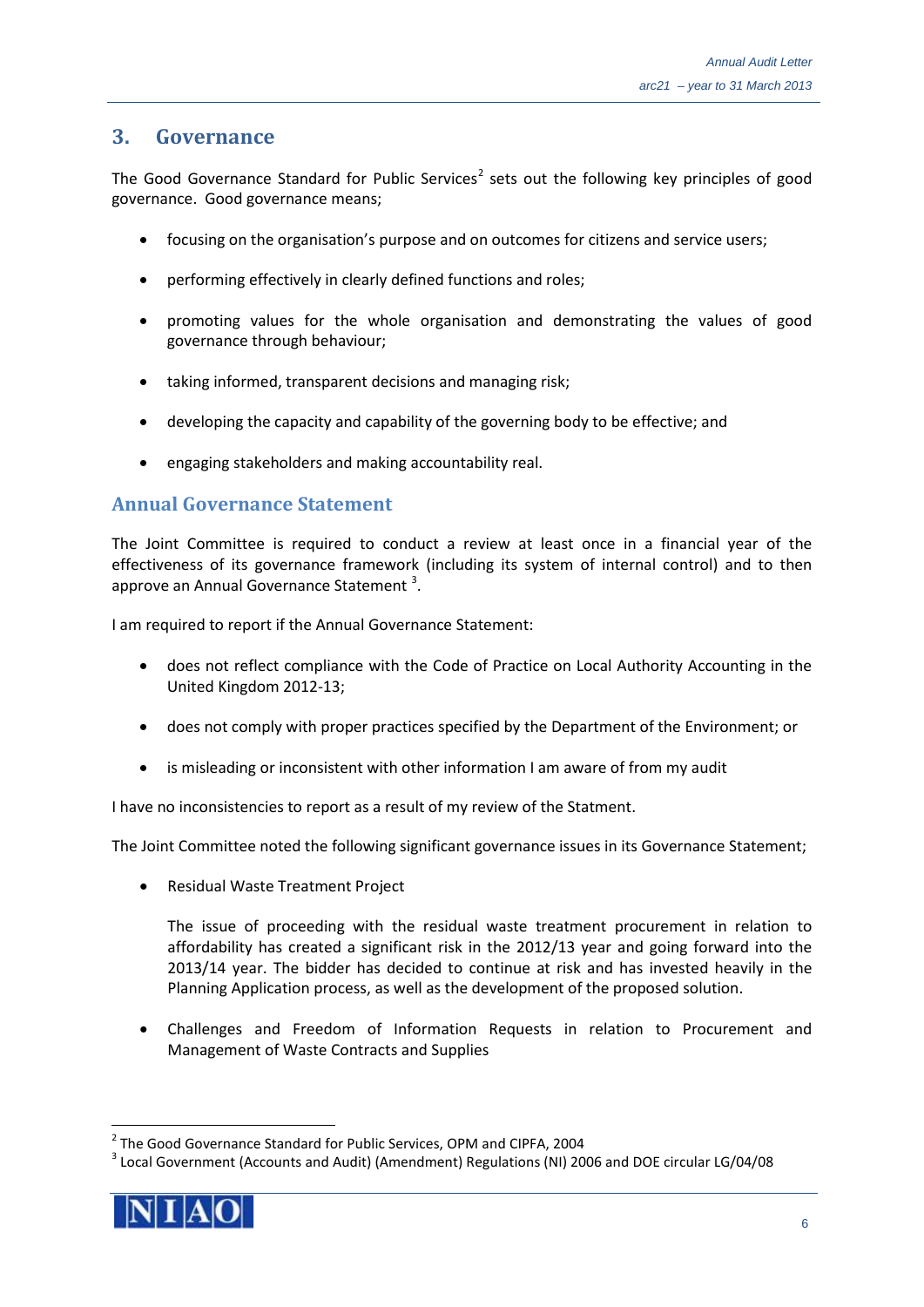During the year Freedom of Information requests continued to be submitted and dealt with accordingly. As at  $24<sup>th</sup>$  October 2013 there has been no further response from the Information Commissioner in relation to the complaint made. It is therefore assumed that the complaint will not be pursued. However, arc21 continue to await an official response and will respond accordingly should one be received.

The legal challenge to the awarding of a waste management services contract is still ongoing and still being robustly defended by arc21.

• Recruitment of Procurement and Contract Manager

Some difficulty was experienced in recruiting for the vacant post of a Procurement and Contract Manager but the risk was mitigated and managed through the use of temporary staff. The full time position remained vacant as at  $31<sup>st</sup>$  March 2013 but the position has now been filled.

#### <span id="page-6-0"></span>**Internal Audit**

The Local Government (Accounts and Audit) (Amendment) Regulations (NI) 2006 requires Joint Committee's to maintain an adequate and effective system of internal audit and to conduct a review at least once in a financial year of the effectiveness of its system of internal audit. The Joint Committee's internal audit service is provided by Belfast City Council. A review of the effectiveness of the system of internal audit was carried out during 2012-13 by the Joint Committee and the findings of the review were considered by the Audit Committee.

#### <span id="page-6-1"></span>**Audit Committee**

It is essential that Members exercise effective scrutiny of the internal control processes and procedures in place within the Council. One way that Members carry out this function is through the Audit Committee. This Committee met 4 times this year and the agenda items included risk management and internal audit reports.

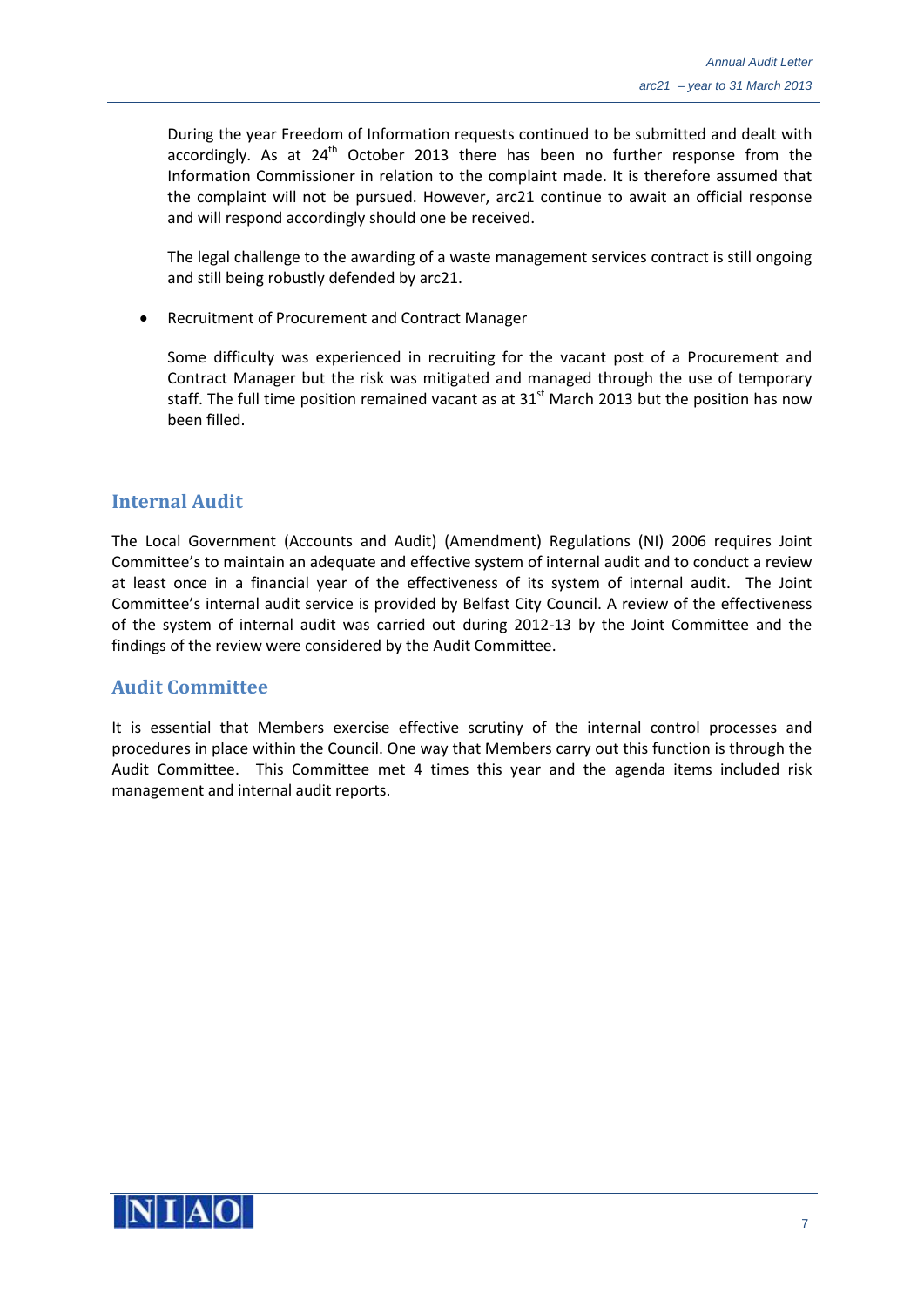#### <span id="page-7-0"></span>**4. Proper arrangements**

Legislation requires me, each year to be satisfied that proper arrangements have been made for securing economy, efficiency and effectiveness in the use of resources<sup>[4](#page-7-1)</sup>.

My review of the Council's arrangements for securing value for money can cover the following ten areas which are referred to in my Code of Audit Practice:

- a) **Financial Planning**. Planning finances effectively to deliver strategic priorities and secure sound financial health.
- b) **Financial Performance.** Having a sound understanding of costs and performance and achieving efficiencies in activities.
- c) **Financial Reporting**. Reliable and timely financial reporting that meets the needs of internal users, stakeholders and local people.
- d) **Procurement**. Commissioning and procuring quality services and supplies that are tailored to local needs and deliver sustainable outcomes and value for money.
- e) **Data to support decision making and manage performance**. Producing relevant and reliable data and information to support decision making and manage performance.
- f) **Good governance**. Promoting and demonstrating the principles and values of good governance.
- g) **Risk.** Managing risks and maintaining a sound system of internal control.
- h) **Natural Resources**. Making effective use of natural resources.
- i) **Asset Management.** Managing assets effectively to help deliver strategic priorities and service needs.
- j) **Workforce Management**. Planning, organising and developing the workforce effectively to support the achievement of strategic priorities.

In 2012-13, I examined the areas of Financial Planning, Financial Reporting, Procurement and Good Governance based on my risk assessment of the Joint Committee.

On the basis of my work I am satisfied that the Joint Committee had in place proper arrangements to ensure economy, efficiency and effectiveness in the use of resources.

<span id="page-7-1"></span> <sup>4</sup> Local Government (Northern Ireland) Order 2005

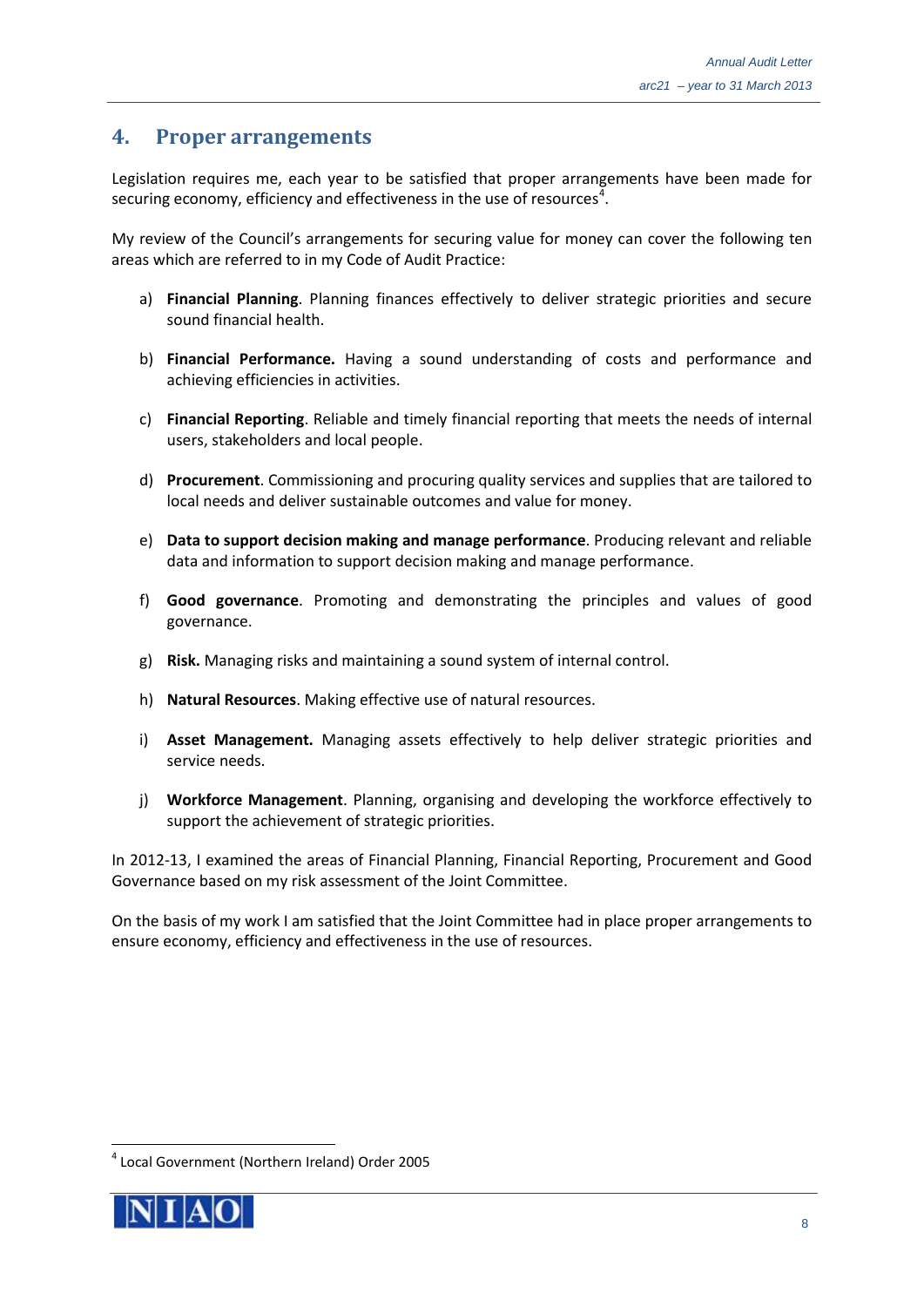# <span id="page-8-0"></span>**5. Other Audit Work**

# <span id="page-8-1"></span>**National Fraud Initiative (NFI)**

In the current economic climate with unprecedented budgetary pressures on public services, it is essential that public bodies use every means at their disposal to prevent and detect fraud and error. The NFI exercise, which is carried out every two years, is a highly effective tool which helps public bodies identify potentially fraudulent and duplicate transactions using sophisticated computer based data matching techniques. The Serious Crime Act 2007 inserted provisions dealing with data matching exercises into the Audit and Accountability (Northern Ireland) Order 2003. Local councils and Joint Committees are involved in the 2012-13 NFI exercise and the outcome will be reported at a later date. The outcome of the previous NFI exercise can be found in the report produced by the Comptroller and Auditor General for Northern Ireland, published on 26 June 2012. A copy can be obtained from the Northern Ireland Audit Office's website. Suggestions would be welcome for further potential data matches that could help in the prevention and detection of fraud.

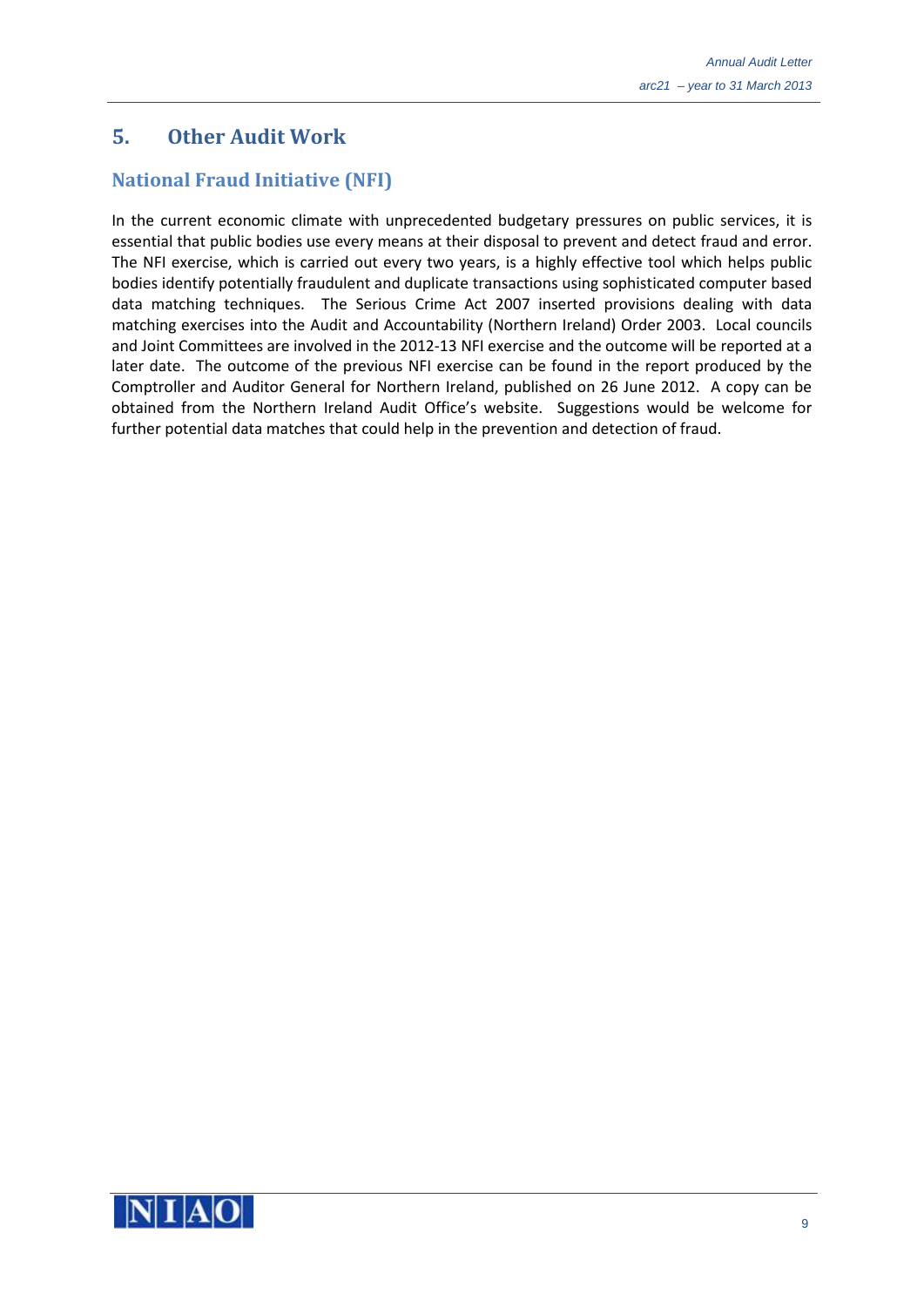# <span id="page-9-0"></span>**6. Local Government Reform**

## **Local Government Finance Act 2011**

The new prudential system for capital finance in Northern Ireland was introduced on 1 April 2012 with the implementation of Local Government Finance Act (Northern Ireland) 2011 and the Local Government (Capital Finance and Accounting) Regulations (Northern Ireland) 2011. The Act and Regulations introduced significant changes to local authority capital financing and accounting in Northern Ireland. This has modernised the legislative framework for local government finance, with a focus on greater freedom for Councils and Joint Committees. The Act covers budgeting, reserves and funds, borrowing powers and capital receipts and expenditure. The key change is that it gives Councils and Joint Committees more freedom to manage their finances without the need to obtain consent from the Department of the Environment. More emphasis has therefore been placed on the Chief Financial Officers' assessment of affordability by applying the principles and requirements of the Prudential Code.

The Department of the Environment has also issued statutory guidance on the minimum revenue provision, capitalisation directions and local government investments.